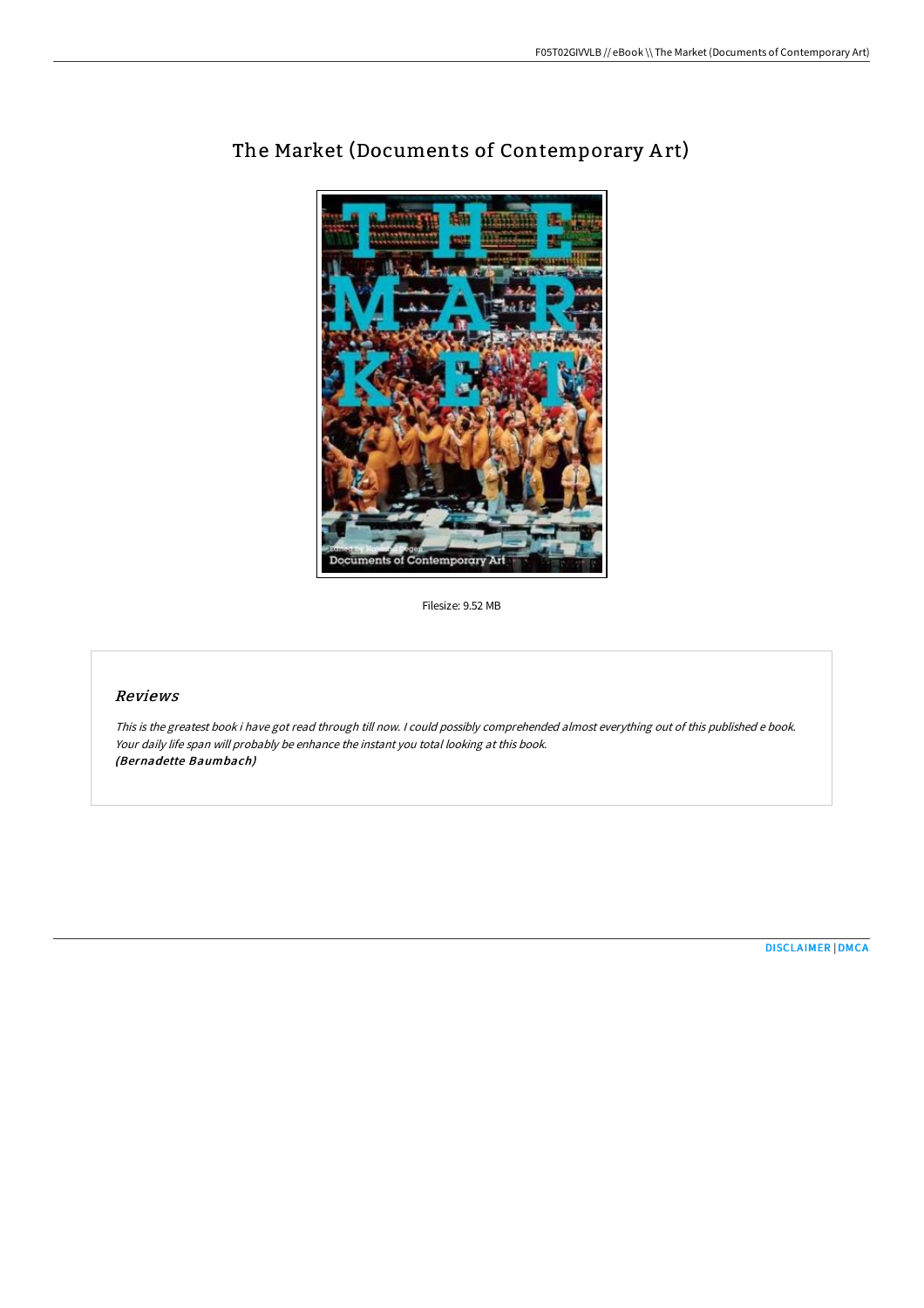## THE MARKET (DOCUMENTS OF CONTEMPORARY ART)



Whitechapel Art Gallery, 2013. Condition: New. 2013. Paperback. Surveys contemporary artists' critical and creative responses to the global art market's influence on issues of value, patronage, institutional power and public agency. Editor(s): Degen, Natasha. Series: Documents of Contemporary Art. Num Pages: 240 pages. BIC Classification: ACXD. Category: (G) General (US: Trade); (P) Professional & Vocational; (UA) A / AS level; (UF) Further/Higher Education; (UP) Postgraduate, Research & Scholarly. Dimension: 152 x 209 x 23. Weight in Grams: 562. . . . . . .

 $\blacksquare$ Read The Market (Documents of [Contemporar](http://techno-pub.tech/the-market-documents-of-contemporary-art.html)y Art) Online  $\blacksquare$ Download PDF The Market (Documents of [Contemporar](http://techno-pub.tech/the-market-documents-of-contemporary-art.html)y Art)